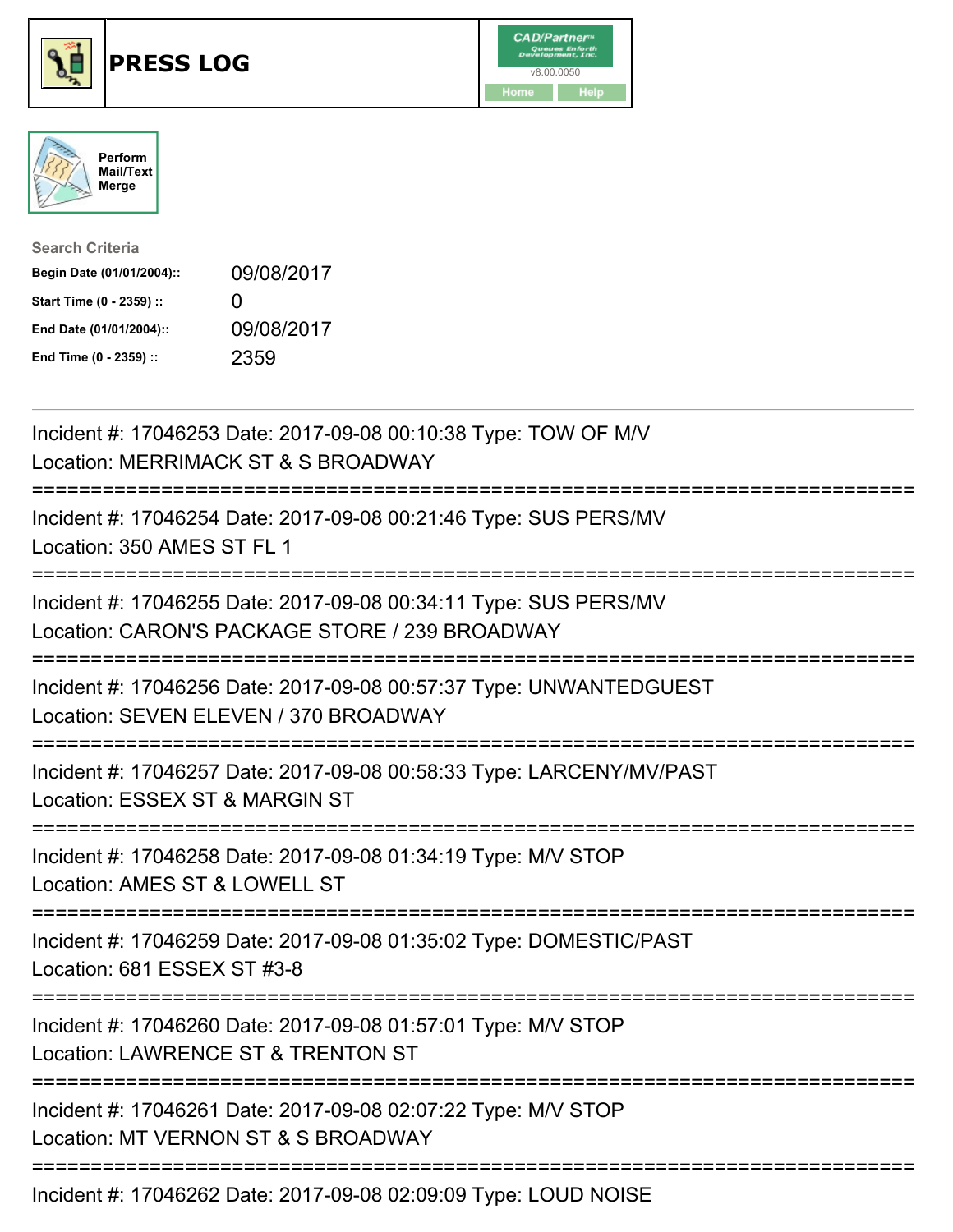Location: 161 FARNHAM ST #2

| Incident #: 17046263 Date: 2017-09-08 02:10:59 Type: M/V STOP<br>Location: 370 BROADWAY                 |
|---------------------------------------------------------------------------------------------------------|
| Incident #: 17046264 Date: 2017-09-08 02:20:03 Type: M/V STOP<br>Location: MT VERNON ST & PLUMMER RD    |
| Incident #: 17046265 Date: 2017-09-08 02:27:47 Type: M/V STOP<br>Location: 205 BROADWAY                 |
| Incident #: 17046266 Date: 2017-09-08 02:49:59 Type: EXTRA SURVEIL<br>Location: 550 BROADWAY            |
| Incident #: 17046267 Date: 2017-09-08 02:57:57 Type: M/V STOP<br>Location: LAWRENCE ST & MYRTLE ST      |
| Incident #: 17046268 Date: 2017-09-08 02:58:48 Type: DOMESTIC/PAST<br>Location: 45 MANCHESTER ST FL 2ND |
| Incident #: 17046269 Date: 2017-09-08 03:59:47 Type: DRUG VIO<br>Location: 31 MILTON ST                 |
| Incident #: 17046270 Date: 2017-09-08 04:10:51 Type: ALARMS<br>Location: LEAHY SCHOOL / 100 ERVING AV   |
| Incident #: 17046271 Date: 2017-09-08 04:17:42 Type: M/V STOP<br>Location: ESSEX ST & WINTER ST         |
| Incident #: 17046272 Date: 2017-09-08 04:21:33 Type: M/V STOP<br>Location: BROADWAY & HAVERHILL ST      |
| Incident #: 17046273 Date: 2017-09-08 04:27:04 Type: ALARMS<br>Location: 296 LAWRENCE ST                |
| Incident #: 17046274 Date: 2017-09-08 06:17:44 Type: SUS PERS/MV<br><b>Location: 350 MERRIMACK ST</b>   |
| Incident #: 17046275 Date: 2017-09-08 07:18:21 Type: M/V STOP<br>Location: BAILEY ST & FOSTER ST        |
| Incident #: 17046276 Date: 2017-09-08 07:21:28 Type: AUTO ACC/NO PI                                     |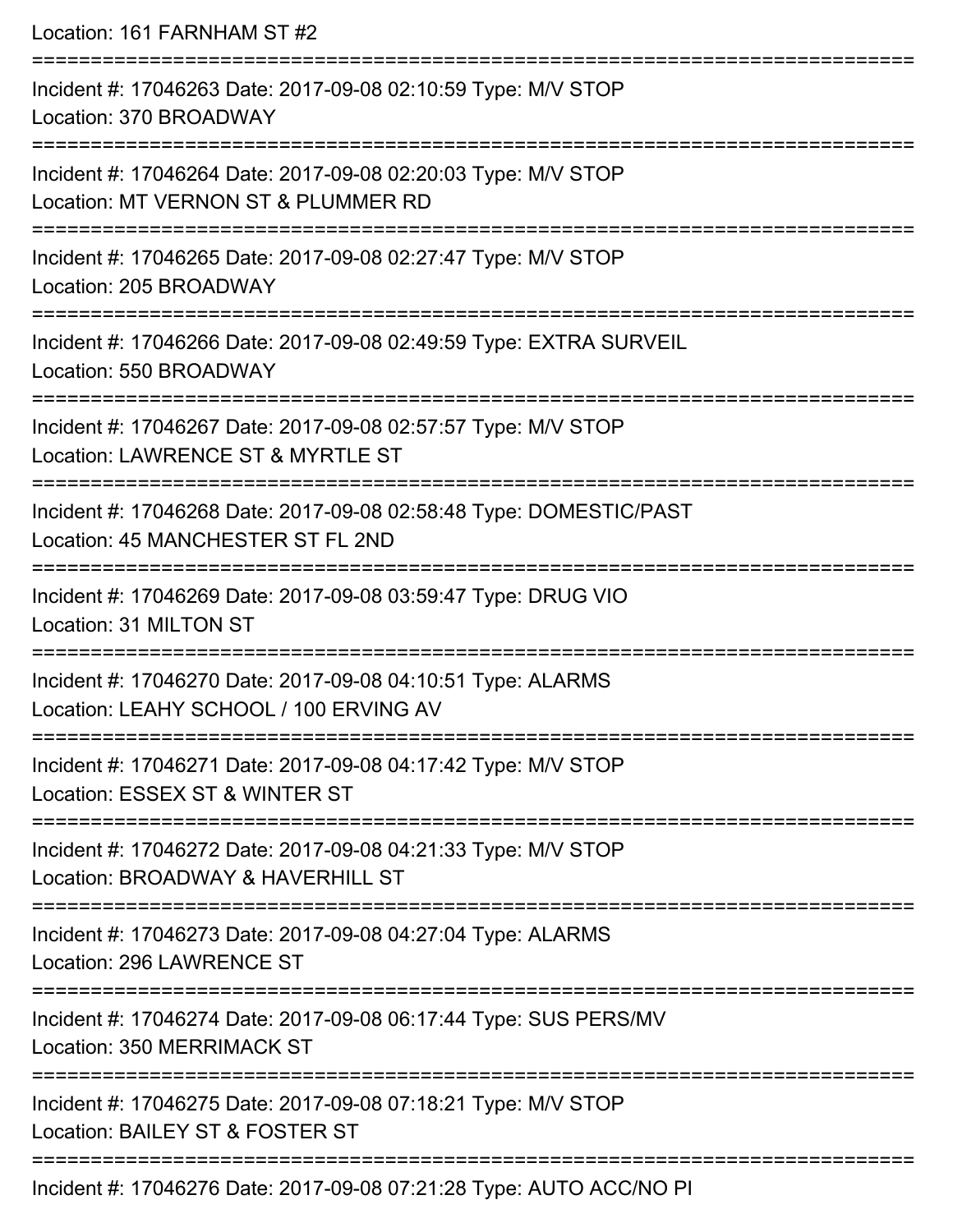| Incident #: 17046277 Date: 2017-09-08 07:33:22 Type: AUTO ACC/NO PI<br>Location: HAMPSHIRE ST & MYRTLE ST     |
|---------------------------------------------------------------------------------------------------------------|
| Incident #: 17046278 Date: 2017-09-08 07:41:14 Type: B&E/PAST<br>Location: DOLLAR TREE / 154 S BROADWAY       |
| Incident #: 17046279 Date: 2017-09-08 07:44:05 Type: EXTRA SURVEIL<br>Location: FROST SCHOOL / 33 HAMLET ST   |
| Incident #: 17046280 Date: 2017-09-08 07:57:12 Type: THREATS<br>Location: ARLINGTON SCHOOL / 150 ARLINGTON ST |
| Incident #: 17046281 Date: 2017-09-08 08:02:24 Type: ALARM/BURG<br>Location: MCCANNS LIQUOR / 253 S UNION ST  |
| Incident #: 17046282 Date: 2017-09-08 08:07:42 Type: ALARMS<br>Location: 535 MT VERNON ST                     |
| Incident #: 17046283 Date: 2017-09-08 09:06:43 Type: TOW OF M/V<br>Location: ALDER ST & BENNINGTON ST         |
| Incident #: 17046284 Date: 2017-09-08 09:15:13 Type: SEIZED PROP<br>Location: 80 BODWELL ST                   |
| Incident #: 17046285 Date: 2017-09-08 09:18:51 Type: M/V STOP<br>Location: AMESBURY ST & CANAL ST             |
| Incident #: 17046286 Date: 2017-09-08 09:20:36 Type: AUTO ACC/NO PI<br>Location: 44 SUNRAY ST                 |
| Incident #: 17046287 Date: 2017-09-08 09:25:42 Type: MV/BLOCKING<br>Location: 12 LEROY AV                     |
| Incident #: 17046288 Date: 2017-09-08 09:29:51 Type: M/V STOP<br><b>Location: EVERETTE</b>                    |
| Incident #: 17046289 Date: 2017-09-08 09:34:28 Type: M/V STOP<br>Location: EVERETT ST & SANBORN ST            |
| Incident #: 17046290 Date: 2017-09-08 09:35:31 Type: 209A/SERVE                                               |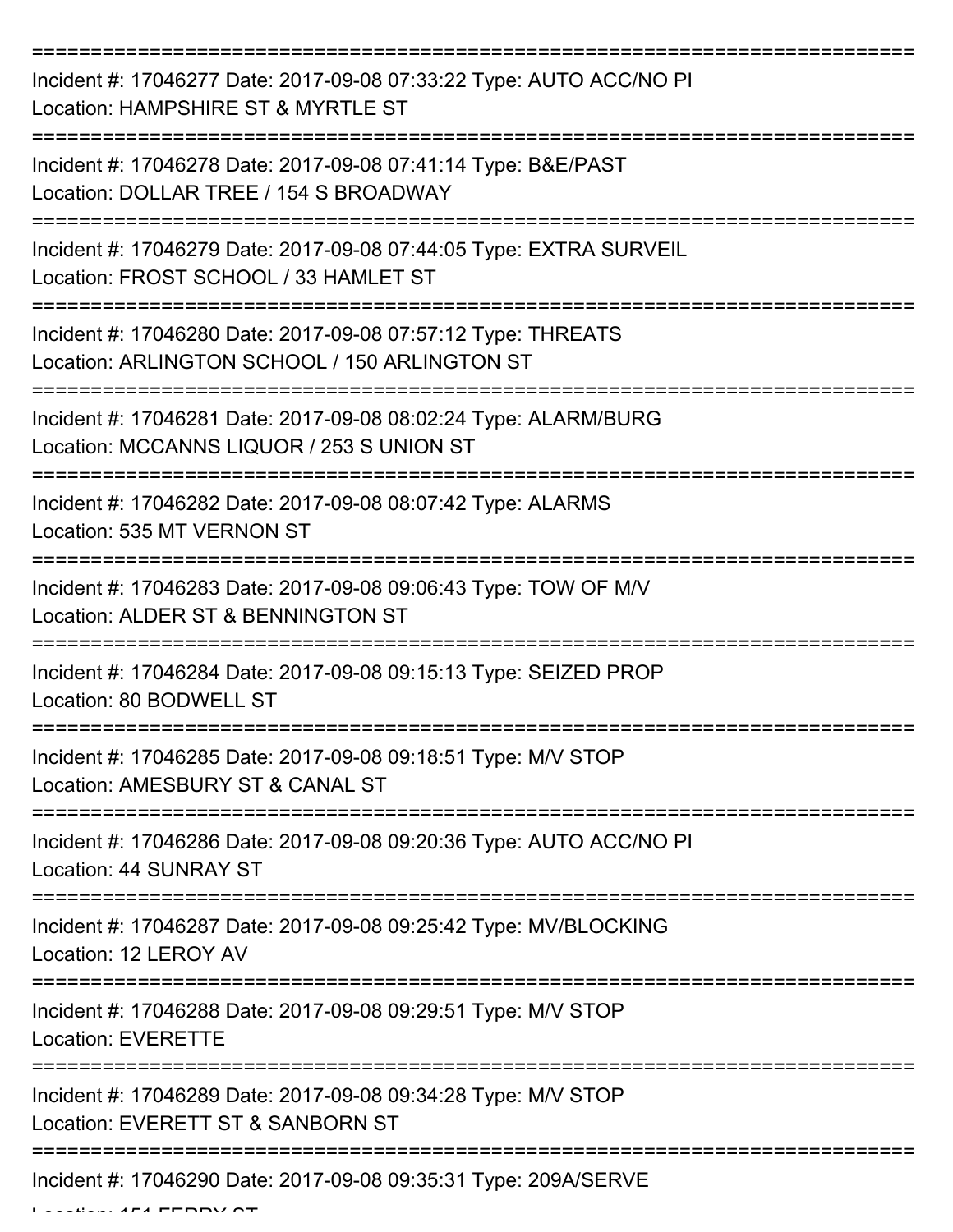| Incident #: 17046291 Date: 2017-09-08 09:37:23 Type: M/V STOP<br>Location: EVERETT ST & SANBORN ST     |
|--------------------------------------------------------------------------------------------------------|
| Incident #: 17046292 Date: 2017-09-08 09:45:57 Type: M/V STOP<br>Location: 11 LAWRENCE ST              |
| Incident #: 17046293 Date: 2017-09-08 10:04:59 Type: M/V STOP<br>Location: APPLETON ST & ESSEX ST      |
| Incident #: 17046294 Date: 2017-09-08 10:06:23 Type: M/V STOP<br>Location: 255 ESSEX ST                |
| Incident #: 17046295 Date: 2017-09-08 10:11:06 Type: ALARM/BURG<br>Location: 150 GARDEN ST             |
| Incident #: 17046296 Date: 2017-09-08 10:16:22 Type: SUS PERS/MV<br>Location: 303 HAMPSHIRE ST         |
| Incident #: 17046297 Date: 2017-09-08 10:20:22 Type: INVESTIGATION<br>Location: 90 LOWELL ST           |
| Incident #: 17046298 Date: 2017-09-08 10:32:01 Type: LARCENY/PAST<br>Location: TEDESCHI / 390 S UNION  |
| Incident #: 17046300 Date: 2017-09-08 10:34:17 Type: ANIMAL COMPL<br>Location: 47 JEFFERSON ST         |
| Incident #: 17046299 Date: 2017-09-08 10:35:14 Type: AUTO ACC/UNK PI<br>Location: FOSTER ST & SALEM ST |
| Incident #: 17046301 Date: 2017-09-08 10:38:20 Type: 209A/SERVE<br>Location: 356 JACKSON ST            |
| Incident #: 17046302 Date: 2017-09-08 10:44:17 Type: SUICIDE ATTEMPT<br>Location: FALLS BRIDGE / null  |
| Incident #: 17046303 Date: 2017-09-08 10:51:39 Type: MISSING PERS<br>Location: 50 MARSTON ST           |
| Incident #: 17046304 Date: 2017-09-08 11:02:57 Type: INVESTIGATION                                     |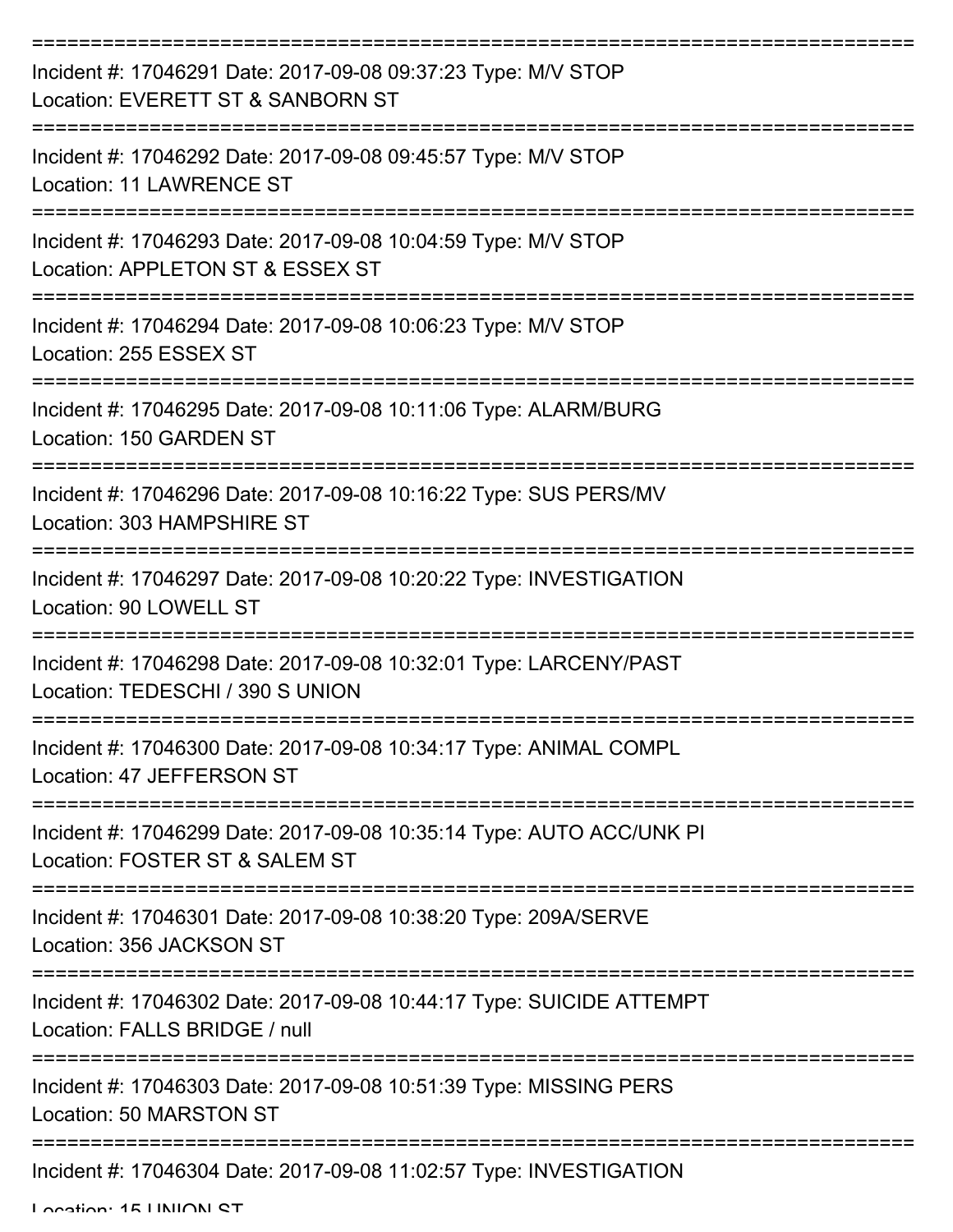| Incident #: 17046305 Date: 2017-09-08 11:09:25 Type: INVESTIGATION<br>Location: 482 LOWELL ST             |
|-----------------------------------------------------------------------------------------------------------|
| Incident #: 17046306 Date: 2017-09-08 11:18:20 Type: SUS PERS/MV<br>Location: 23 JOSEPHINE AV             |
| Incident #: 17046307 Date: 2017-09-08 11:38:39 Type: TOW OF M/V<br>Location: 2 INMAN ST                   |
| Incident #: 17046308 Date: 2017-09-08 11:39:20 Type: DOMESTIC/PAST<br>Location: 1 GENERAL ST              |
| Incident #: 17046309 Date: 2017-09-08 11:39:42 Type: M/V STOP<br>Location: MEDFORD ST & OXFORD ST         |
| Incident #: 17046310 Date: 2017-09-08 11:41:39 Type: AMBULANCE ASSSI<br>Location: 599 CANAL ST            |
| Incident #: 17046311 Date: 2017-09-08 11:45:06 Type: SUS PERS/MV<br>Location: S UNION ST & SALEM ST       |
| Incident #: 17046312 Date: 2017-09-08 11:47:17 Type: ANIMAL COMPL<br>Location: 330 HOWARD ST              |
| Incident #: 17046313 Date: 2017-09-08 12:03:11 Type: SUS PERS/MV<br>Location: FARNHAM ST & OSGOOD ST      |
| Incident #: 17046314 Date: 2017-09-08 12:08:58 Type: FRAUD<br>Location: WALK IN / 55 HAMPSHIRE ST         |
| Incident #: 17046315 Date: 2017-09-08 12:16:13 Type: SPECIAL CHECK<br>Location: BOWDOIN ST & CLIFTON ST   |
| Incident #: 17046316 Date: 2017-09-08 12:17:53 Type: SPECIAL CHECK<br>Location: CHESTNUT ST & ELM ST      |
| Incident #: 17046317 Date: 2017-09-08 12:18:56 Type: SUS PERS/MV<br>Location: CVS PHARMACY / 266 BROADWAY |
| Incident #: 17046318 Date: 2017-09-08 12:31:28 Type: M/V STOP                                             |

Location: 280 MERRIMACK ST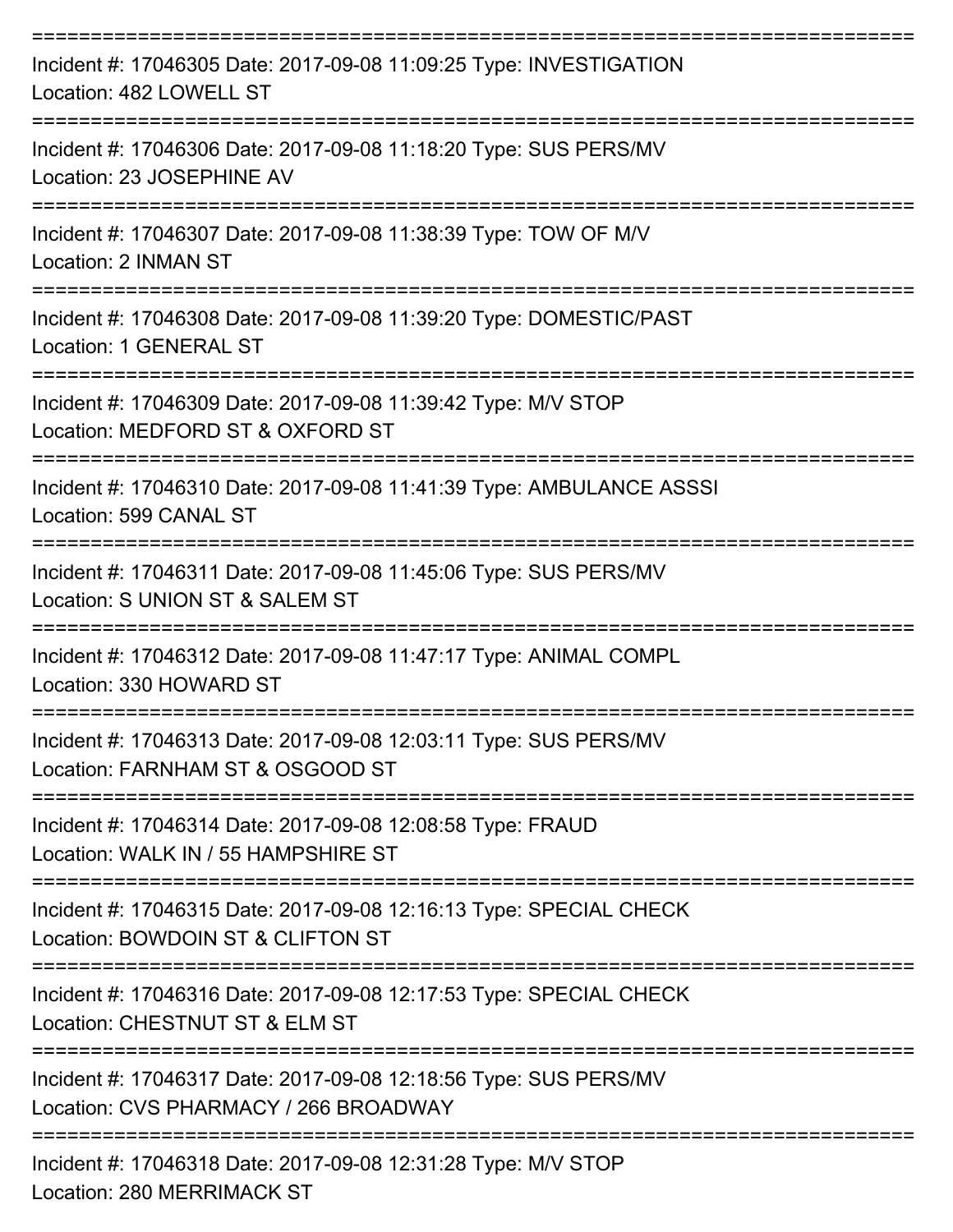| Incident #: 17046319 Date: 2017-09-08 12:47:15 Type: GENERAL SERV<br>Location: 132 SPRINGFIELD ST                         |
|---------------------------------------------------------------------------------------------------------------------------|
| Incident #: 17046320 Date: 2017-09-08 12:48:27 Type: SEX OFFENDER<br>Location: 90 LOWELL ST                               |
| ----------------<br>Incident #: 17046321 Date: 2017-09-08 12:55:32 Type: TOW OF M/V<br>Location: CHANDLER ST & MEDFORD ST |
| Incident #: 17046322 Date: 2017-09-08 12:57:20 Type: HARASSMENT<br>Location: 47 TREMONT ST                                |
| Incident #: 17046323 Date: 2017-09-08 13:11:40 Type: UNKNOWN PROB<br>Location: 681 ESSEX ST #3-2                          |
| Incident #: 17046325 Date: 2017-09-08 13:16:42 Type: EXTRA SURVEIL<br>Location: TREMONT ST & WEST ST                      |
| Incident #: 17046324 Date: 2017-09-08 13:17:28 Type: 911 HANG UP<br>Location: 493 S UNION ST                              |
| Incident #: 17046326 Date: 2017-09-08 13:20:35 Type: SHOPLIFTING<br>Location: MARSHALLS / 73 WINTHROP AV                  |
| Incident #: 17046327 Date: 2017-09-08 13:26:18 Type: LOUD NOISE<br>Location: 210 WATER ST                                 |
| Incident #: 17046328 Date: 2017-09-08 13:34:20 Type: LARCENY/PAST<br>Location: 11 EXCHANGE ST                             |
| Incident #: 17046329 Date: 2017-09-08 13:38:08 Type: FIGHT<br>Location: ELM ST & UNION ST                                 |
| Incident #: 17046330 Date: 2017-09-08 13:42:28 Type: SUS PERS/MV<br>Location: 137 BAILEY ST                               |
| Incident #: 17046331 Date: 2017-09-08 13:47:00 Type: CK WELL BEING<br>Location: 353 ELM ST #575                           |
| Incident #: 17046332 Date: 2017-09-08 14:05:31 Type: DISTURBANCE<br>Location: 107 PERRY AV                                |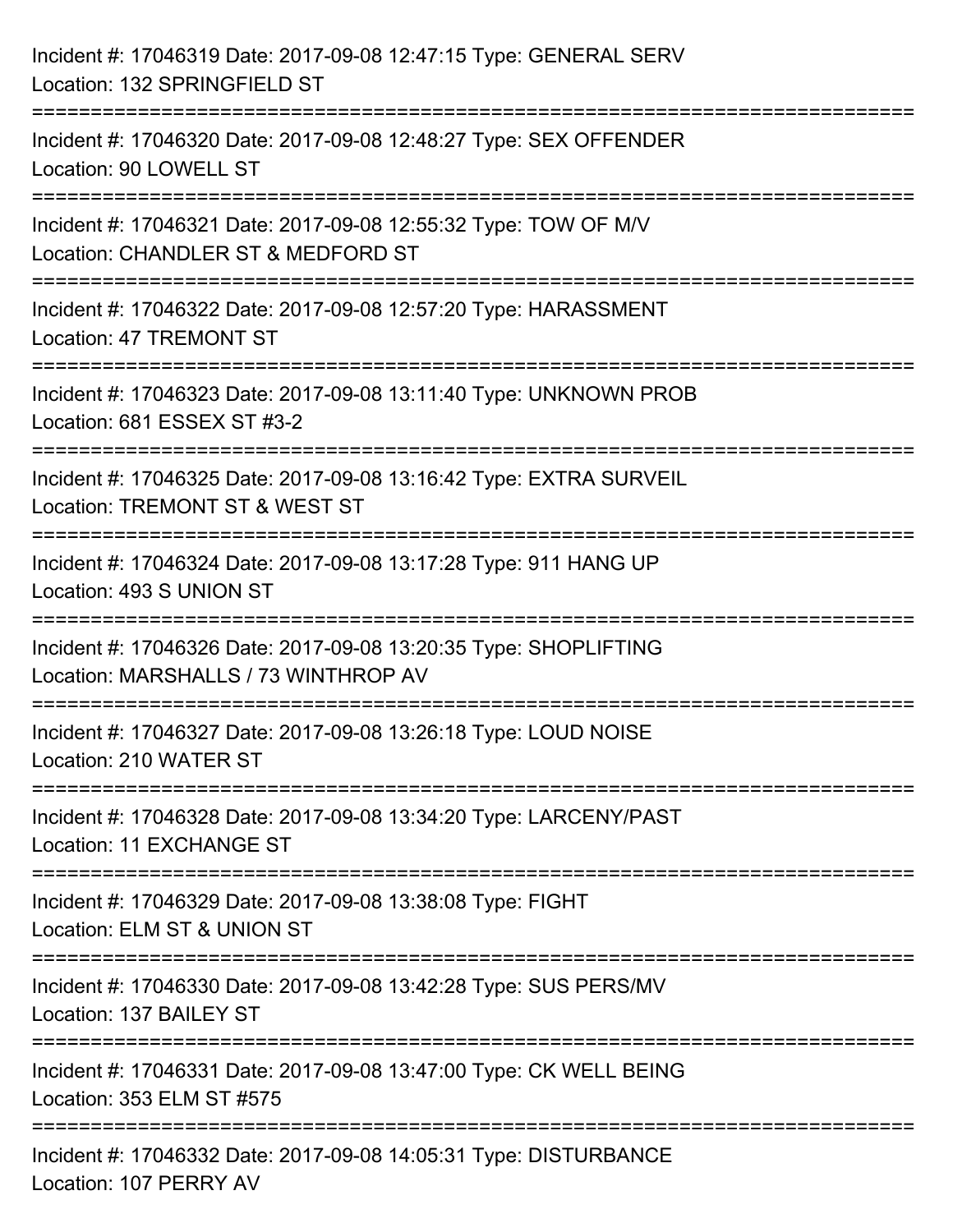| Incident #: 17046333 Date: 2017-09-08 14:11:07 Type: STOLEN PROP<br>Location: 218 BROADWAY                                                                 |
|------------------------------------------------------------------------------------------------------------------------------------------------------------|
| Incident #: 17046334 Date: 2017-09-08 14:46:18 Type: DRUG INVEST<br>Location: 115 OXFORD ST                                                                |
| Incident #: 17046335 Date: 2017-09-08 14:51:00 Type: FRAUD<br>Location: 300 CANAL ST FL 1<br>==================================                            |
| Incident #: 17046336 Date: 2017-09-08 14:52:48 Type: MEDIC SUPPORT<br><b>Location: ERVING AV</b>                                                           |
| Incident #: 17046337 Date: 2017-09-08 15:02:46 Type: ANIMAL COMPL<br>Location: 21 BROMFIELD ST<br>==================================                       |
| Incident #: 17046339 Date: 2017-09-08 15:25:00 Type: MEDIC SUPPORT<br>Location: DIAMOND SPRINGS APARTMENTS / 1 BEACON AV #223<br>------------------------- |
| Incident #: 17046338 Date: 2017-09-08 15:25:22 Type: SPECIAL CHECK<br>Location: BOWDOIN ST & CLIFTON ST                                                    |
| Incident #: 17046340 Date: 2017-09-08 15:26:36 Type: M/V STOP<br>Location: BOWDOIN ST & CLIFTON ST                                                         |
| Incident #: 17046341 Date: 2017-09-08 15:31:21 Type: INVESTIGATION<br>Location: 26 CHANDLER ST                                                             |
| Incident #: 17046342 Date: 2017-09-08 15:32:03 Type: HIT & RUN M/V<br>Location: FERRY ST & SUNRAY ST                                                       |
| Incident #: 17046343 Date: 2017-09-08 15:38:52 Type: MV/BLOCKING<br>Location: 144 S UNION ST                                                               |
| Incident #: 17046344 Date: 2017-09-08 15:45:27 Type: FIGHT<br>Location: 20 BUTLER ST                                                                       |
| Incident #: 17046345 Date: 2017-09-08 16:03:56 Type: GENERAL SERV<br>Location: YMCA / 40 LAWRENCE ST                                                       |
| Incident #: 17046346 Date: 2017-09-08 16:11:05 Type: GENERAL SERV<br><b>Location: BEACON ST</b>                                                            |

===========================================================================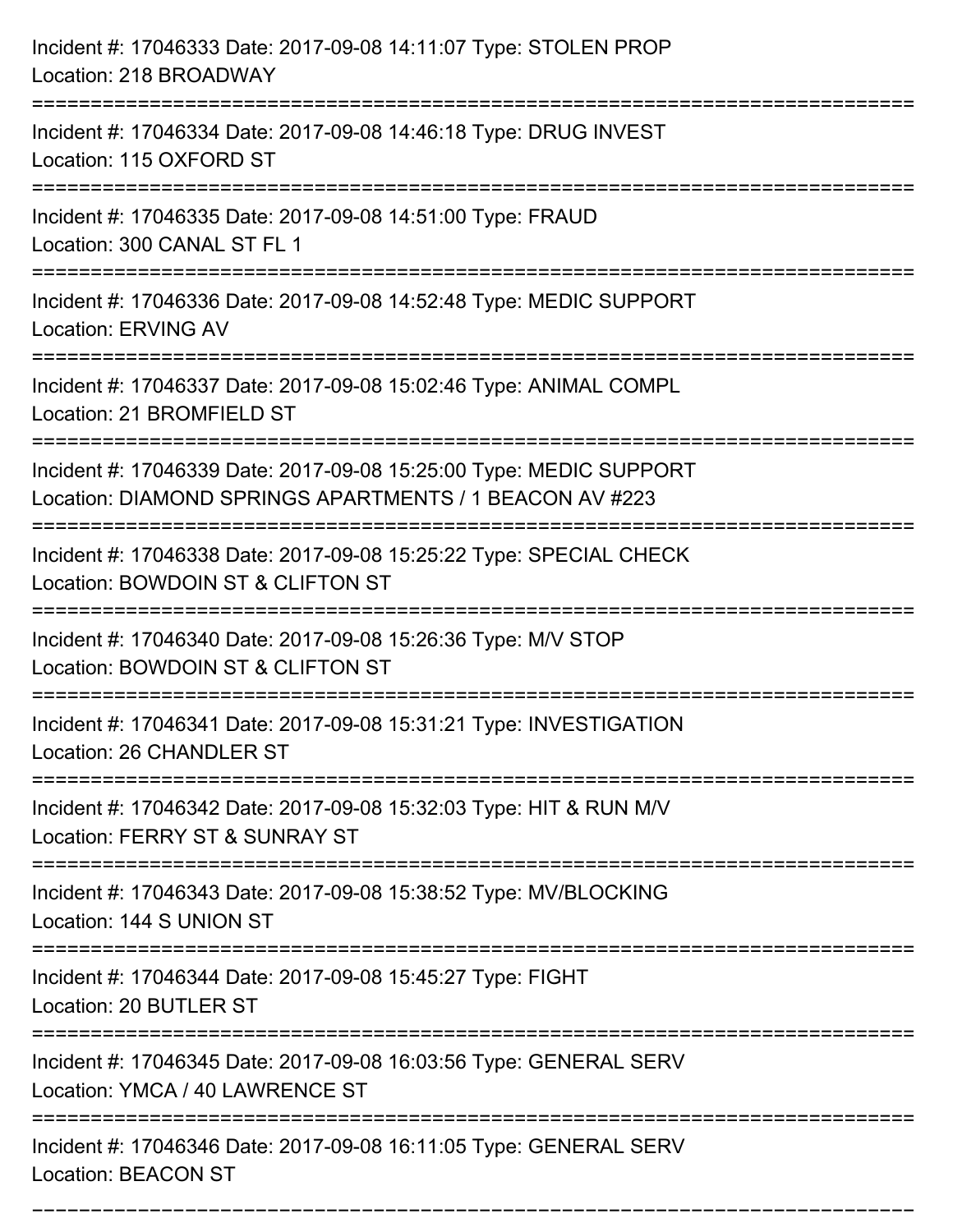| Incident #: 17046347 Date: 2017-09-08 16:36:44 Type: DISTURBANCE<br>Location: 800 ESSEX ST                                      |
|---------------------------------------------------------------------------------------------------------------------------------|
| :===============================<br>Incident #: 17046348 Date: 2017-09-08 16:39:17 Type: KEEP PEACE<br>Location: 99 WINTHROP AV |
| Incident #: 17046349 Date: 2017-09-08 16:43:43 Type: ROBBERY UNARM<br>Location: ARLINGTON ST & BROADWAY                         |
| Incident #: 17046350 Date: 2017-09-08 17:03:51 Type: CK WELL BEING<br>Location: 54 NEWBURY ST #6                                |
| Incident #: 17046351 Date: 2017-09-08 17:19:08 Type: DISTURBANCE<br>Location: 61 ABBOTT ST                                      |
| Incident #: 17046352 Date: 2017-09-08 17:25:32 Type: COURT DOC SERVE<br><b>Location: 40 LAWRENCE ST</b>                         |
| Incident #: 17046353 Date: 2017-09-08 17:35:19 Type: NOISE ORD<br>Location: 348 LOWELL ST                                       |
| Incident #: 17046354 Date: 2017-09-08 17:38:09 Type: LARCENY/PAST<br>Location: 275 ESSEX ST                                     |
| Incident #: 17046355 Date: 2017-09-08 17:49:12 Type: LOUD NOISE<br>Location: 550 BROADWAY #150                                  |
| Incident #: 17046356 Date: 2017-09-08 17:50:49 Type: DISABLED MV<br>Location: 26 BERESFORD ST                                   |
| Incident #: 17046357 Date: 2017-09-08 17:51:04 Type: DOMESTIC/PROG<br>Location: 353 ELM ST #515                                 |
| Incident #: 17046358 Date: 2017-09-08 17:52:21 Type: ALARM/BURG<br>Location: NORTH END DELI / 95 COMMON ST                      |
| Incident #: 17046359 Date: 2017-09-08 17:58:58 Type: M/V STOP<br>Location: AMES ST & SMITH ST                                   |
| Incident #: 17046360 Date: 2017-09-08 18:02:44 Type: M/V STOP<br>Location: BOWDOIN ST & BROOKFIELD ST                           |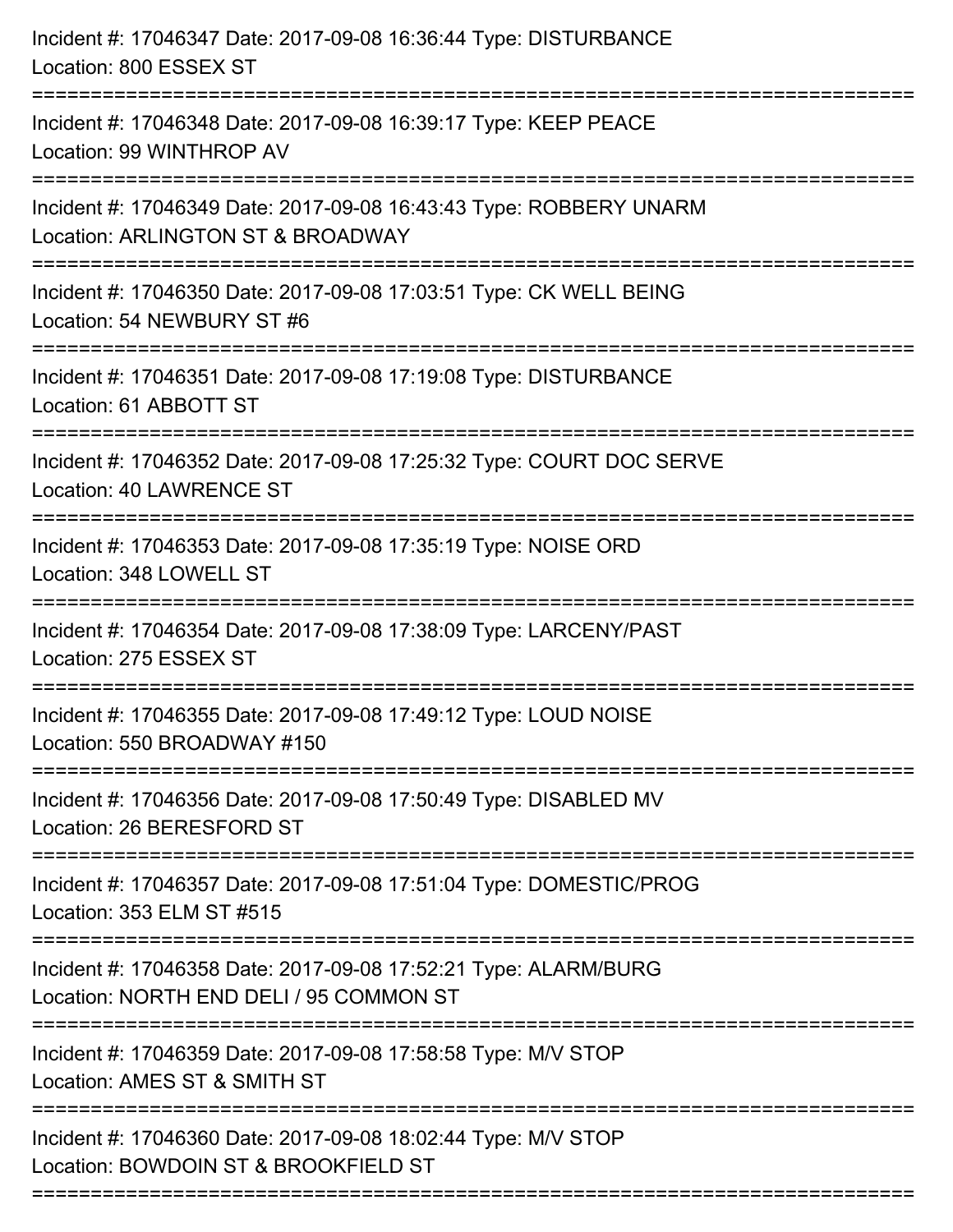Location: CHANDLER ST & MEDFORD ST =========================================================================== Incident #: 17046362 Date: 2017-09-08 18:05:19 Type: KEEP PEACE Location: 73 SHAWSHEEN RD FL 3 =========================================================================== Incident #: 17046363 Date: 2017-09-08 18:08:18 Type: INVESTIGATION Location: AMESBURY ST & COMMON ST =========================================================================== Incident #: 17046364 Date: 2017-09-08 18:09:45 Type: ALARMS Location: 237 ESSEX ST =========================================================================== Incident #: 17046365 Date: 2017-09-08 18:14:55 Type: M/V STOP Location: BROOKFIELD ST & CHESTER ST =========================================================================== Incident #: 17046366 Date: 2017-09-08 18:15:48 Type: DRUG VIO Location: 38 ABBOTT ST =========================================================================== Incident #: 17046367 Date: 2017-09-08 18:19:22 Type: NOISE ORD Location: 30 LENOX ST =========================================================================== Incident #: 17046368 Date: 2017-09-08 18:32:03 Type: M/V STOP Location: CARVER ST & MERRIMACK ST =========================================================================== Incident #: 17046369 Date: 2017-09-08 18:34:41 Type: M/V STOP Location: ARLINGTON ST & BASSWOOD ST =========================================================================== Incident #: 17046370 Date: 2017-09-08 18:42:24 Type: M/V STOP Location: BELLEVUE ST & HAVERHILL ST =========================================================================== Incident #: 17046371 Date: 2017-09-08 18:44:12 Type: CK WELL BEING Location: 54 NEWBURY ST =========================================================================== Incident #: 17046372 Date: 2017-09-08 18:47:40 Type: DISTURBANCE Location: W LAUREL ST =========================================================================== Incident #: 17046373 Date: 2017-09-08 18:57:07 Type: GENERAL SERV Location: FLORENCE ST =========================================================================== Incident #: 17046374 Date: 2017-09-08 19:00:55 Type: SUS PERS/MV Location: 317 LAWRENCE ST ===========================================================================

Incident #: 17046375 Date: 2017 09 08 19:02:23 Type: DISORDERLY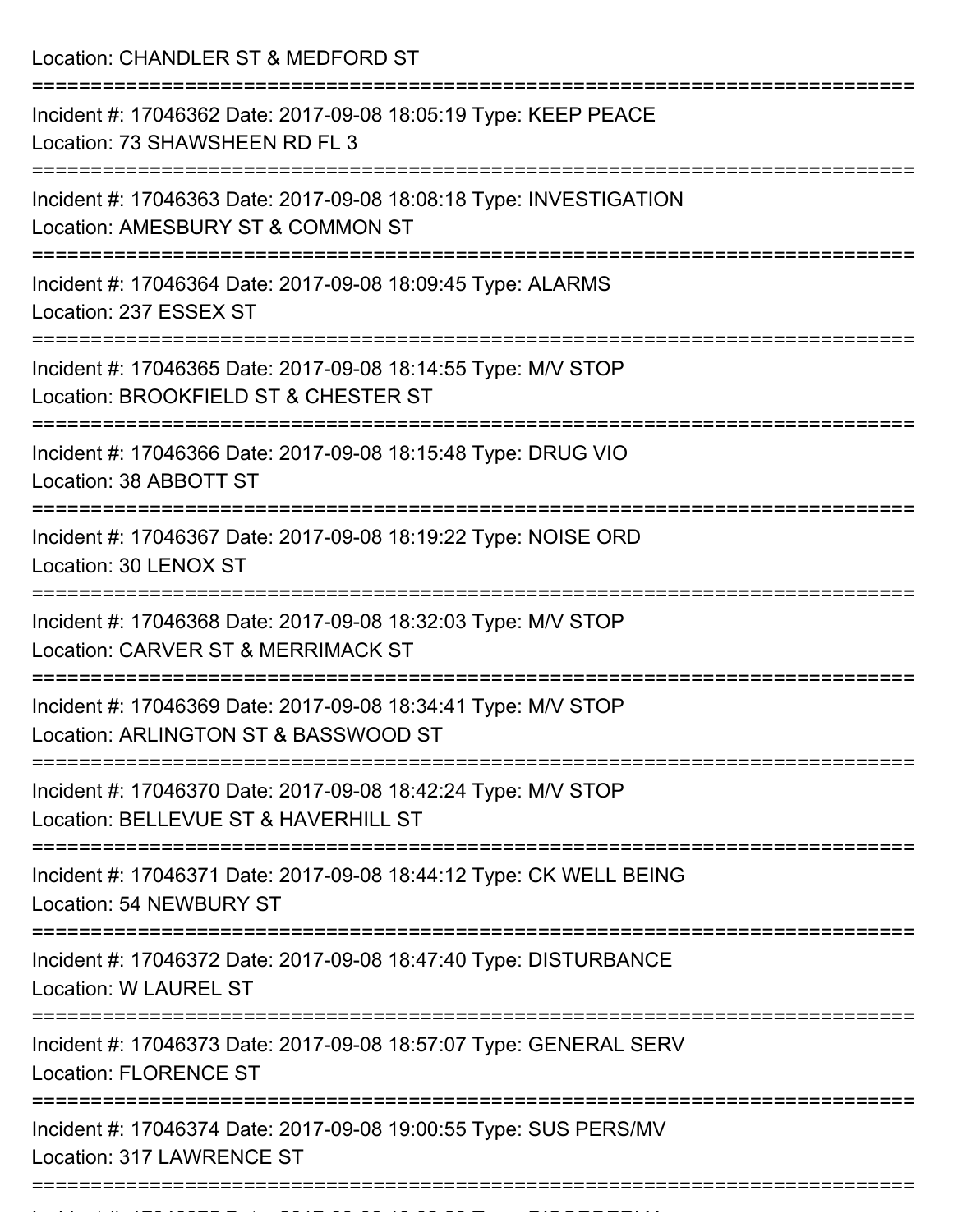Location: ANDOVER ST & S UNION ST

| Incident #: 17046377 Date: 2017-09-08 19:17:32 Type: INVEST CONT<br>Location: EXETER ST & PHILLIPS ST             |
|-------------------------------------------------------------------------------------------------------------------|
| Incident #: 17046376 Date: 2017-09-08 19:19:56 Type: MEDIC SUPPORT<br>Location: DUNKIN DONUTS / 610 S UNION ST    |
| Incident #: 17046378 Date: 2017-09-08 19:22:41 Type: M/V STOP<br>Location: BAY STATE GAS COMPANY / 55 MARSTON ST  |
| Incident #: 17046379 Date: 2017-09-08 19:36:48 Type: SUS PERS/MV<br>Location: 59 KENDALL ST                       |
| Incident #: 17046380 Date: 2017-09-08 19:40:45 Type: M/V STOP<br>Location: 49 FERRY ST                            |
| Incident #: 17046381 Date: 2017-09-08 19:41:37 Type: AUTO ACC/PI<br>Location: ST MARY'S CHURCH / 205 HAMPSHIRE ST |
| Incident #: 17046382 Date: 2017-09-08 19:49:39 Type: SUS PERS/MV<br>Location: 44 BASSWOOD ST                      |
| Incident #: 17046383 Date: 2017-09-08 19:53:11 Type: VIO CITY ORD<br>Location: CAMBRIDGE ST & WINTHROP AV         |
| Incident #: 17046384 Date: 2017-09-08 19:55:07 Type: DRUG VIO<br>Location: CVS / 205 S BROADWAY                   |
| Incident #: 17046385 Date: 2017-09-08 19:59:41 Type: SUS PERS/MV<br>Location: 27 EMERALD AV                       |
| Incident #: 17046386 Date: 2017-09-08 20:02:27 Type: DISTURBANCE<br>Location: 109 UNION ST                        |
| Incident #: 17046387 Date: 2017-09-08 20:04:51 Type: PARK & WALK<br>Location: MERRIMACK CT / null                 |
| Incident #: 17046388 Date: 2017-09-08 20:10:27 Type: NOTIFICATION<br>Location: 2 MUSEUM SQ #402                   |
|                                                                                                                   |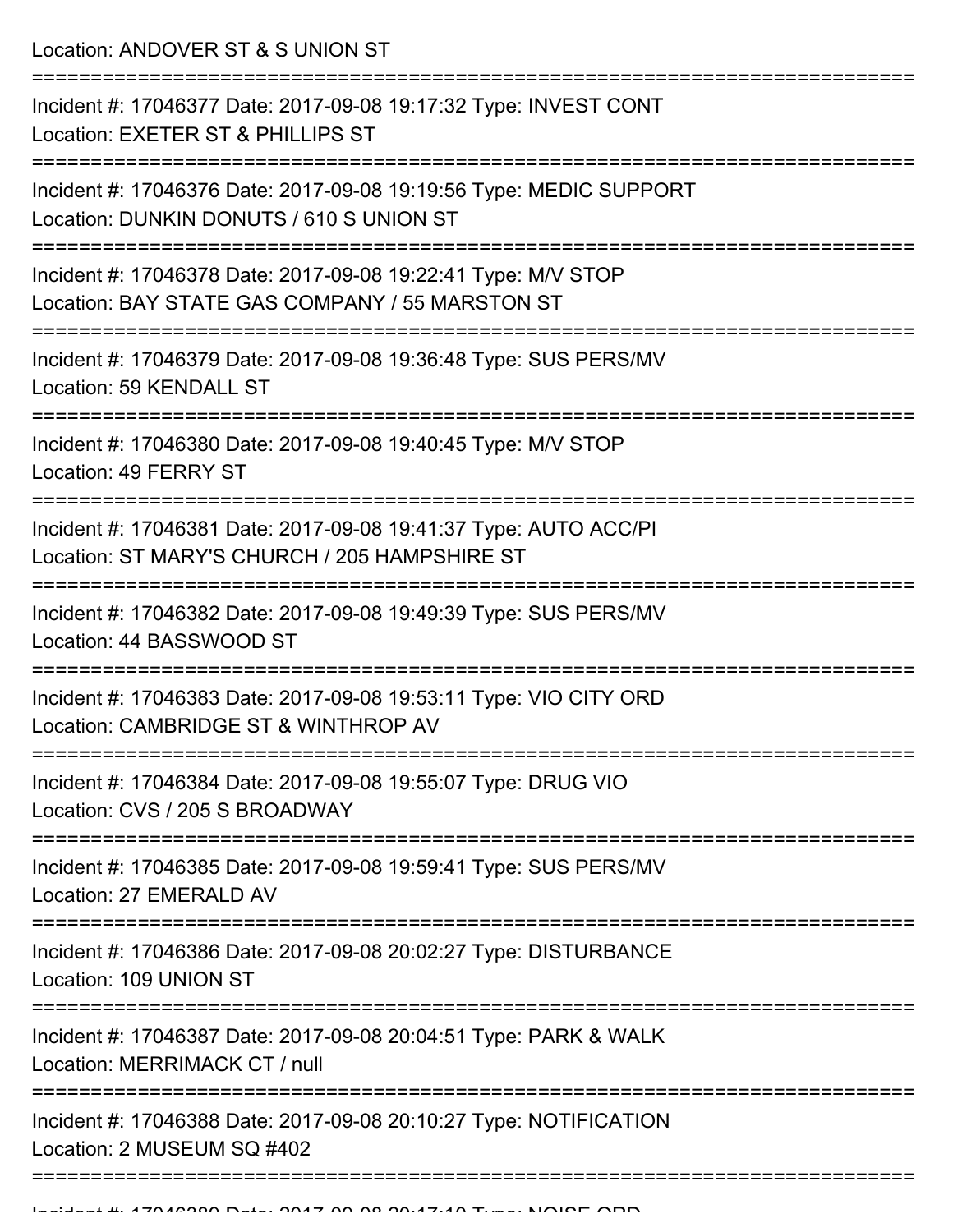| Location: 69 PARKER ST                                                                                                           |
|----------------------------------------------------------------------------------------------------------------------------------|
| Incident #: 17046390 Date: 2017-09-08 20:22:54 Type: SUS PERS/MV<br>Location: 130 SPRUCE ST                                      |
| Incident #: 17046391 Date: 2017-09-08 20:28:54 Type: SUS PERS/MV<br>Location: 380 CHESTNUT ST                                    |
| Incident #: 17046392 Date: 2017-09-08 20:31:10 Type: MV/BLOCKING<br>Location: 63 EASTON ST<br>:=======================           |
| Incident #: 17046393 Date: 2017-09-08 20:38:56 Type: M/V STOP<br>Location: 50 HIGH ST                                            |
| Incident #: 17046394 Date: 2017-09-08 20:59:52 Type: DISTURBANCE<br>Location: 800 ESSEX ST FL 1<br>============================= |
| Incident #: 17046395 Date: 2017-09-08 21:06:31 Type: NOISE ORD<br>Location: 53 BRADFORD ST #203 FL 3                             |
| Incident #: 17046396 Date: 2017-09-08 21:10:00 Type: DOMESTIC/PROG<br>Location: 88 MAPLE ST FL 2                                 |
| Incident #: 17046397 Date: 2017-09-08 21:10:32 Type: ASSSIT OTHER PD<br><b>Location: MARSTON ST</b>                              |
| Incident #: 17046398 Date: 2017-09-08 21:11:44 Type: PARK & WALK<br>Location: 140 BERNARD AV                                     |
| Incident #: 17046399 Date: 2017-09-08 21:14:49 Type: GENERAL SERV<br>Location: 17 HUSE ST                                        |
| ------------------------<br>Incident #: 17046400 Date: 2017-09-08 21:22:46 Type: DISTURBANCE<br>Location: 21 E HAVERHILL ST      |
| Incident #: 17046401 Date: 2017-09-08 21:36:45 Type: SUS PERS/MV<br>Location: LAWRENCE ST & PARK ST                              |
| Incident #: 17046402 Date: 2017-09-08 21:39:46 Type: SPECIAL CHECK<br>Location: 43 MORTON ST                                     |
|                                                                                                                                  |

Incident #: 17046403 Date: 2017-09-08 21:50:36 Type: AUTO ACC/PI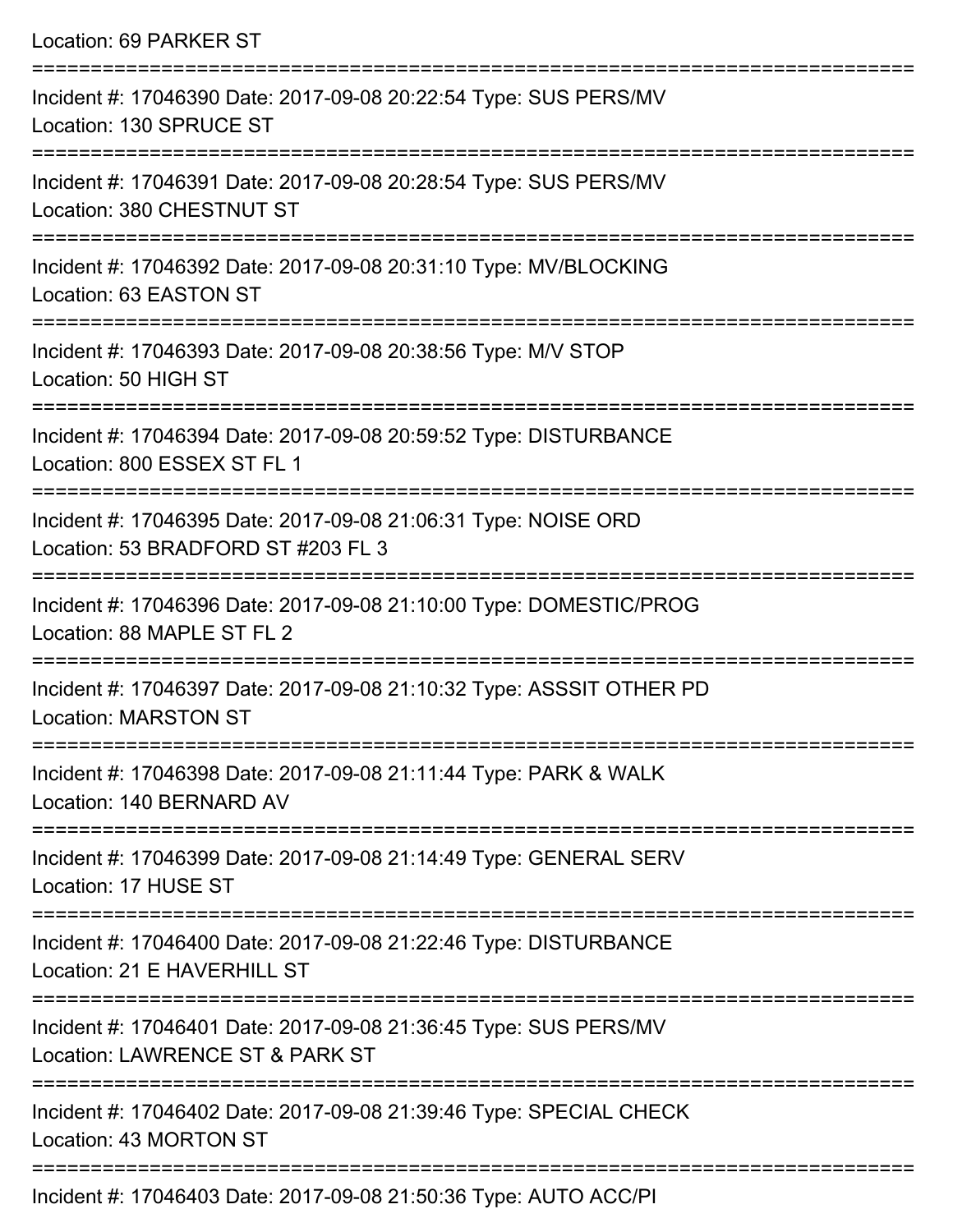| Incident #: 17046404 Date: 2017-09-08 21:51:59 Type: CK WELL BEING<br>Location: PARKER ST & SPRINGFIELD ST                      |
|---------------------------------------------------------------------------------------------------------------------------------|
| Incident #: 17046405 Date: 2017-09-08 22:01:15 Type: THREATS/PROG<br>Location: 47 TREMONT ST FL 1                               |
| Incident #: 17046406 Date: 2017-09-08 22:03:51 Type: SUS PERS/MV<br>Location: 37 BROOK ST                                       |
| Incident #: 17046407 Date: 2017-09-08 22:29:56 Type: NOISE ORD<br>Location: JORDAN ST & WATER ST                                |
| Incident #: 17046408 Date: 2017-09-08 22:32:48 Type: M/V STOP<br>Location: CHESTER ST & S BROADWAY                              |
| Incident #: 17046409 Date: 2017-09-08 22:34:20 Type: FIGHT<br>Location: 151 BEACON AV #8                                        |
| Incident #: 17046410 Date: 2017-09-08 23:06:24 Type: DISORDERLY<br>Location: CENTRO NIGHT CLUB / 56 COMMON ST                   |
| Incident #: 17046411 Date: 2017-09-08 23:06:56 Type: UNKNOWN PROB<br>Location: 129 GARDEN ST                                    |
| Incident #: 17046412 Date: 2017-09-08 23:14:19 Type: ALARM/BURG<br>Location: MARIA ALCANTARA / 530 BROADWAY FL 1                |
| Incident #: 17046413 Date: 2017-09-08 23:15:11 Type: NOISE ORD<br>Location: 49 EXCHANGE ST                                      |
| Incident #: 17046414 Date: 2017-09-08 23:25:20 Type: TOW OF M/V<br>Location: SWEENEYS PACKAGE STORE / 90 ESSEX ST               |
| Incident #: 17046415 Date: 2017-09-08 23:32:45 Type: DOMESTIC/PROG<br>Location: ST VINCENT DEPAUL THRIFT STORE / 42 FRANKLIN ST |
| Incident #: 17046416 Date: 2017-09-08 23:33:30 Type: AUTO ACC/NO PI<br>Location: COLONY FOODS, INC / 439 HAVERHILL ST           |
| Incident #: 17046417 Date: 2017-09-08 23:52:16 Type: M/V STOP                                                                   |